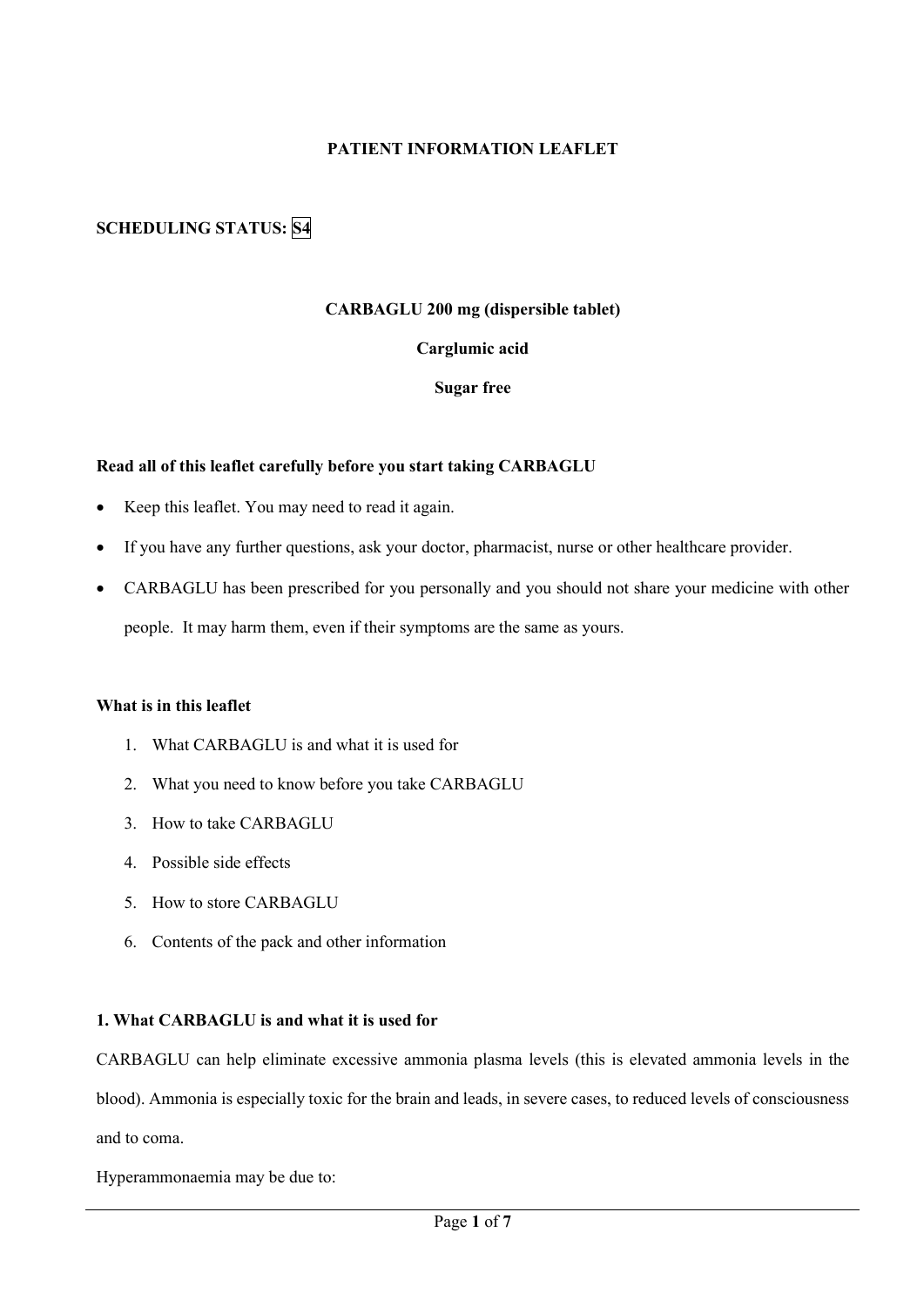- the lack of a specific liver enzyme N-acetylglutamate synthase. Patients with this rare disorder are not able to eliminate nitrogen waste, which builds up after eating protein. This disorder persists during the entire life of the affected patient and therefore the need for this treatment is lifelong.
- isovaleric acidaemia, methylmalonic acidaemia or propionic acidaemia. Patients suffering from one of these disorders need treatment during the hyperammonaemia crisis.

# **2. What you need to know before you take CARBAGLU**

## **Do not take CARBAGLU:**

- if you are hypersensitive (allergic) to carglumic acid or any of the other ingredients of CARBAGLU.
- if you are breastfeeding your baby.

# **Warnings and precautions**

CARBAGLU treatment should be initiated under the supervision of a doctor experienced in the treatment of metabolic disorders.

Your doctor will initiate and monitor your therapy.

Your doctor may prescribe supplemental arginine or restrict your protein intake.

## **Other medicines and CARBAGLU**

Always tell your healthcare professional if you are taking any other medicine. (This includes complementary or traditional medicines.)

## **CARBAGLU with food and drink**

CARBAGLU must be taken orally before meals or feedings.

## **Pregnancy, breastfeeding and fertility**

If you are pregnant or breastfeeding, think you may be pregnant or are planning to have a baby, please consult

your doctor, pharmacist or other healthcare provider for advice before taking CARBAGLU.

## **Pregnancy**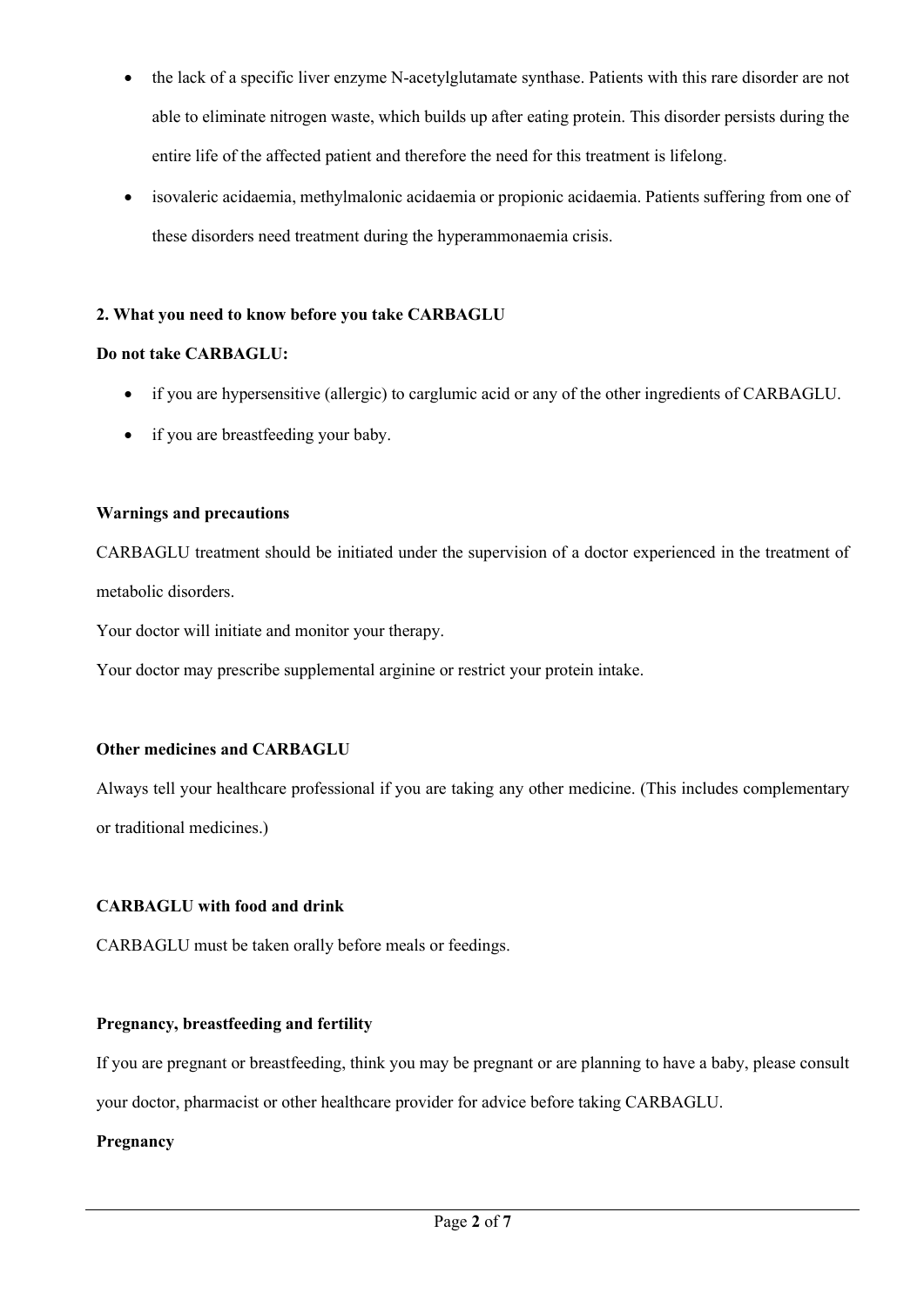The effects of CARBAGLU on pregnancy and the unborn child are not known.

# **Breastfeeding**

As carglumic acid has been shown to be present in the milk of lactating rats, you should not breastfeed your baby if you are taking CARBAGLU.

# **Fertility**

The effects of CARBAGLU on fertility are not known.

## **Driving and using machines**

It is not always possible to predict to what extent CARBAGLU may interfere with your daily activities. You should ensure that you do not engage in the driving of a vehicle or use machines until you are aware of the measure to which CARBAGLU affects you.

Effects on the ability to drive and use machines are not known.

# **3. How to take CARBAGLU**

Do not share medicines prescribed for you with any other person.

Always take CARBAGLU exactly as your doctor has instructed you. Check with your doctor or pharmacist if you are not sure.

The usual initial daily dose is 100 mg per kilogram of body weight, up to a maximum of 250 mg per kilogram of body weight.

For patients suffering from N-acetylglutamate synthase deficiency, in the long term, the daily dose usually ranges from 10 mg to 100 mg per kilogram of body weight.

Your doctor will determine the dose suitable to you in order to maintain normal ammonia levels in your blood. CARBAGLU should ONLY be administered by mouth or via a feeding tube into the stomach (using a syringe, if necessary) before meals or feedings.

CARBAGLU dosages can be divided into two to four doses.

The tablets must be dispersed in a minimum of 5 - 10 ml of water and ingested immediately.

The suspension has a slightly acidic taste.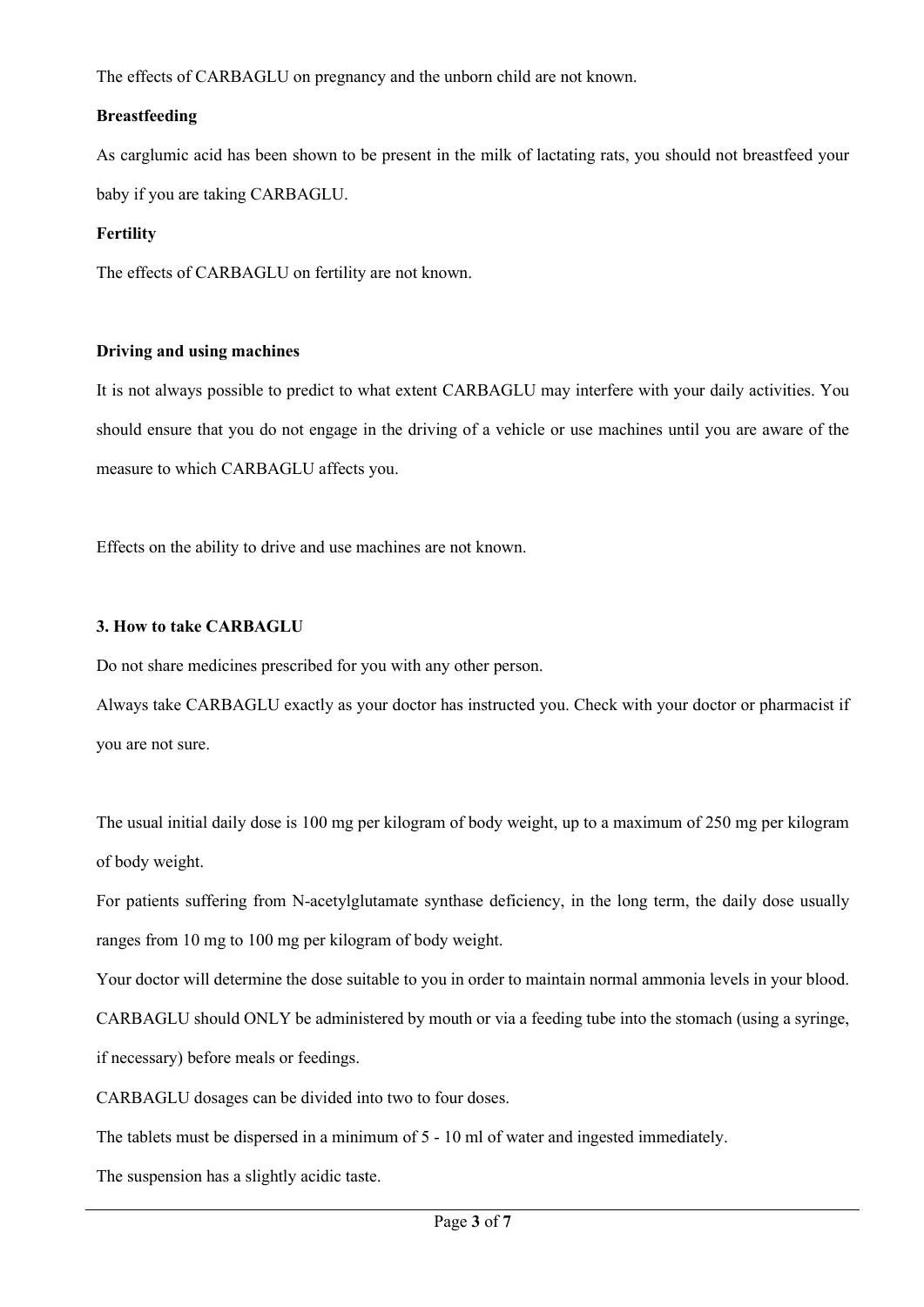Your doctor will tell you how long your treatment with CARBAGLU will last. Do not stop treatment early. If you have the impression that the effect of CARBAGLU is too strong or too weak, tell your doctor or pharmacist.

# **If you take more CARBAGLU than you should**

In the event of overdosage, consult your doctor or pharmacist. If neither is available, contact the nearest hospital or poison centre.

# **If you forget to take CARBAGLU**

Do not take a double dose to make up for forgotten individual doses.

# **4. Possible side effects**

CARBAGLU can have side effects.

Not all side effects reported for CARBAGLU are included in this leaflet. Should your general health worsen or if you experience any untoward effects while taking CARBAGLU, please consult your doctor, pharmacist or other healthcare professional for advice.

*If any of the following happens, stop taking CARBAGLU and tell your doctor immediately or go to the casualty department at your nearest hospital:*

- swelling of the hands, feet, ankles, face, lips and mouth or throat, which may cause difficulty in swallowing or breathing,
- rash or itching,
- fainting (dizziness).

These are all very serious side effects. If you have them, you may have had a serious reaction to CARBAGLU. You may need urgent medical attention or hospitalisation.

*Tell your doctor if you notice any of the following:*

# *Frequent:*

# **a) Undesirable effects in N-acetylglutamate synthase deficiency**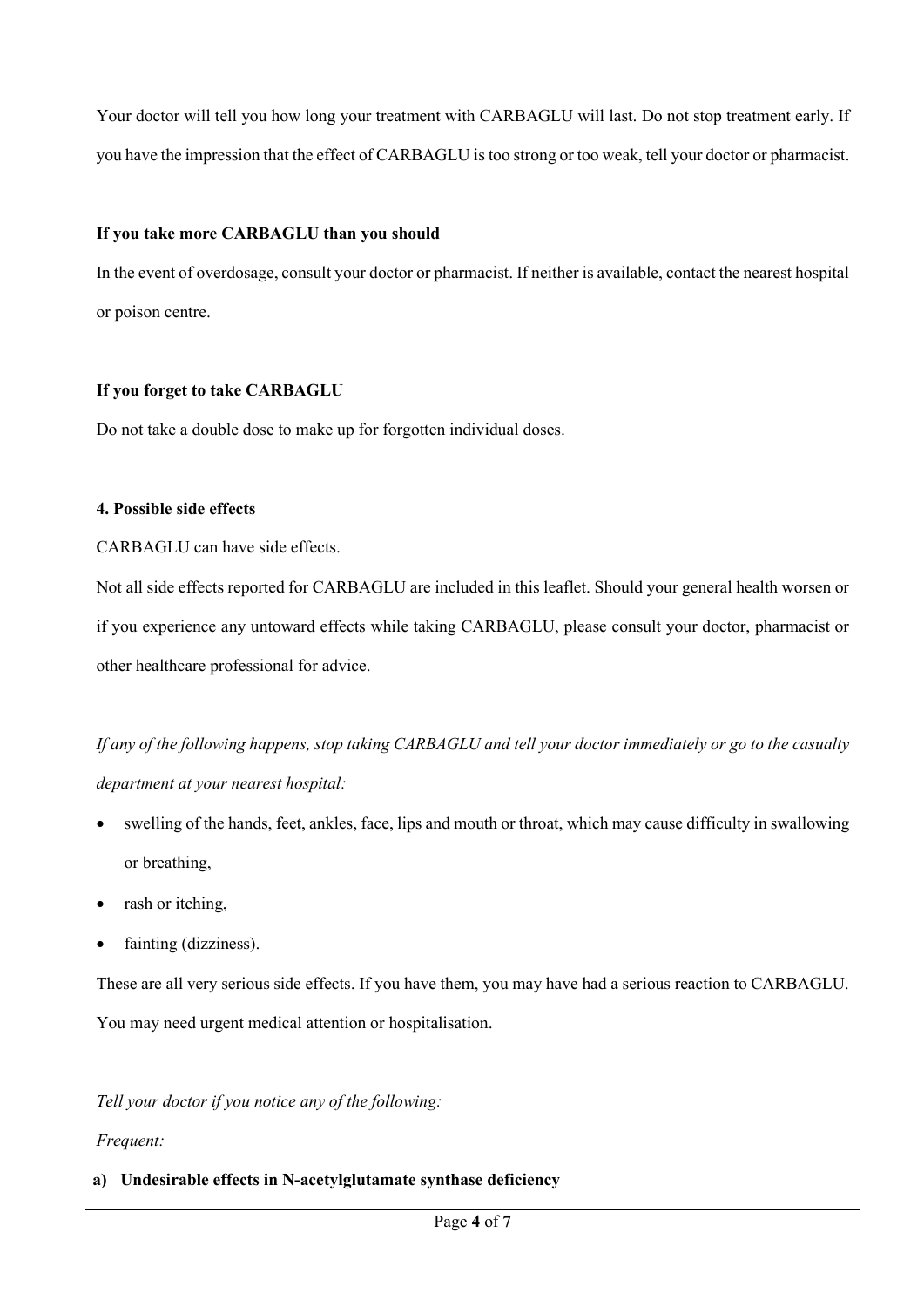• Increased sweating

# *Less frequent:*

# **a) Undesirable effects in N-acetylglutamate synthase deficiency**

• Increased liver enzymes (increased transaminases)

# **b) Undesirable effects in organic acidaemia**

- Slow heartbeat (bradycardia)
- Diarrhoea
- Vomiting
- **Fever**

If you notice any side effects not mentioned in this leaflet, please inform your doctor or pharmacist.

#### **Reporting of side effects**

If you get side effects, talk to your doctor, pharmacist or nurse. You can also report side effects to SAHPRA via the "6.04 Adverse Drug Reaction Reporting Form", found online under SAHPRA's publications: https://www.sahpra.org.za/Publications/Index/8. By reporting side effects, you can help provide more information on the safety of CARBAGLU.

## **5. How to store CARBAGLU**

STORE ALL MEDICINES OUT OF REACH OF CHILDREN.

Store at 2 °C to 8 °C (Refrigerate. Do not freeze). Protect from light.

*After first opening of the tablet container:*

Do not refrigerate.

Store at or below 30 °C for not longer than three months.

Keep the container tightly closed in order to protect from moisture.

KEEP OUT OF REACH OF CHILDREN.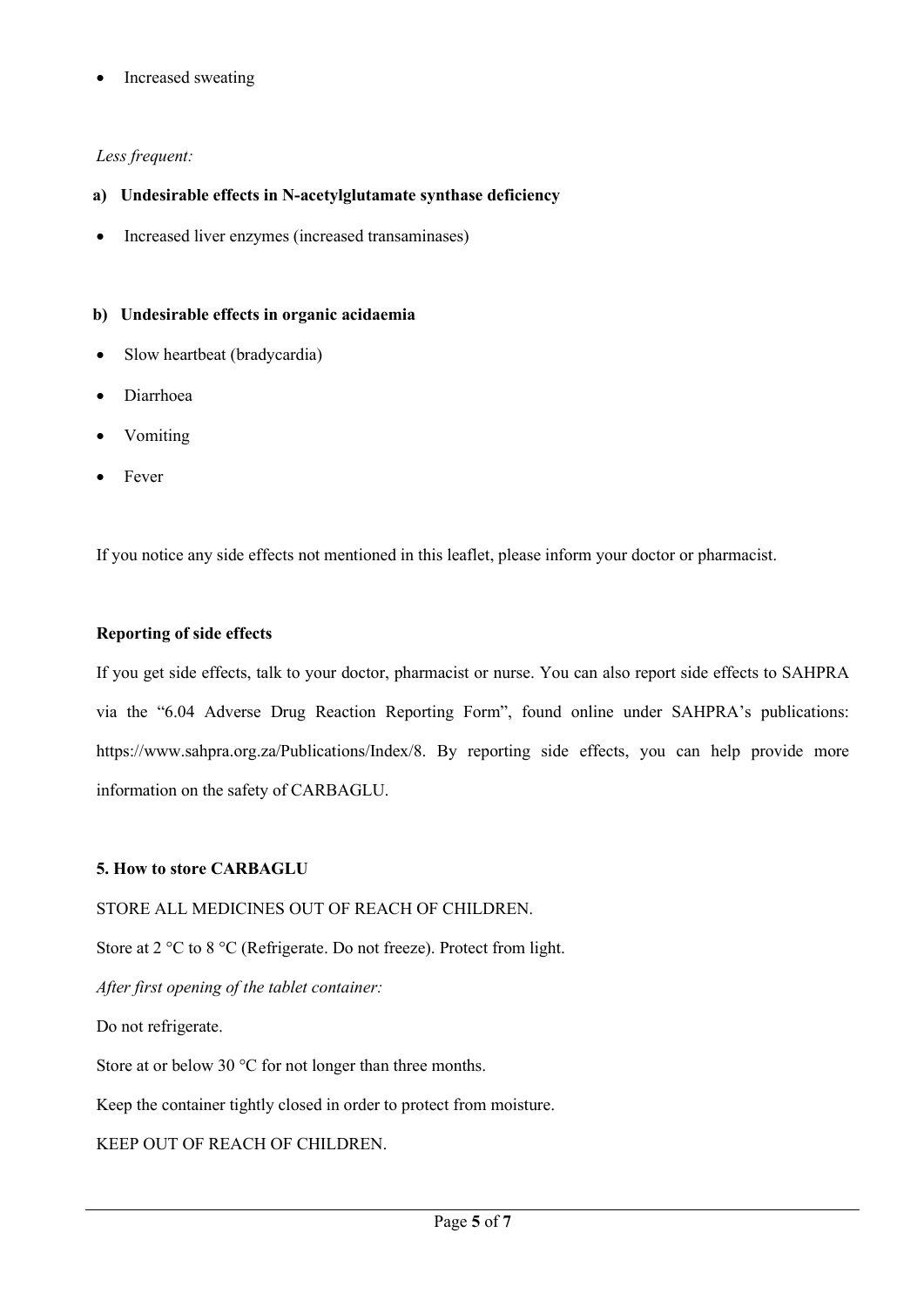Do not use after the expiry date stated on the label/carton/bottle.

Return all unused medicine to your pharmacist.

Do not dispose of unused medicine in drains or sewerage systems (e.g. toilets).

#### **6. Contents of the pack and other information**

#### **What CARBAGLU contains**

The active substance is carglumic acid.

The other ingredients are croscarmellose sodium, hypromellose, microcrystalline cellulose, silica colloidal anhydrous, sodium laurylsulfate and sodium stearyl fumarate.

## **What CARBAGLU looks like and contents of the pack**

CARBAGLU is a white, dispersible, bar-shaped tablet, scored on both sides and engraved on one side (4 punches with the letter c), size 18,0 x 6,0 mm.

The tablet can be divided into equal halves.

#### *Container:*

A 30 ml white round high density polyethylene container suitable for 5 and 15 tablets, with a white round 35 mm polypropylene child-resistant tamper-evident screw cap with a mounted desiccant (silica gel).

A 75 ml white round high density polyethylene container suitable for 60 tablets, with a white round 45 mm polypropylene child-resistant tamper-evident screw cap with integrated desiccant (silica gel).

#### **Holder of Certificate of Registration**

## **Equity Pharmaceuticals (Pty) Ltd.**

100 Sovereign Drive

Route 21 Corporate Park

Nellmapius Drive

Irene, Pretoria

South Africa

Tel nr.: + 27 (0) 12 345 1747